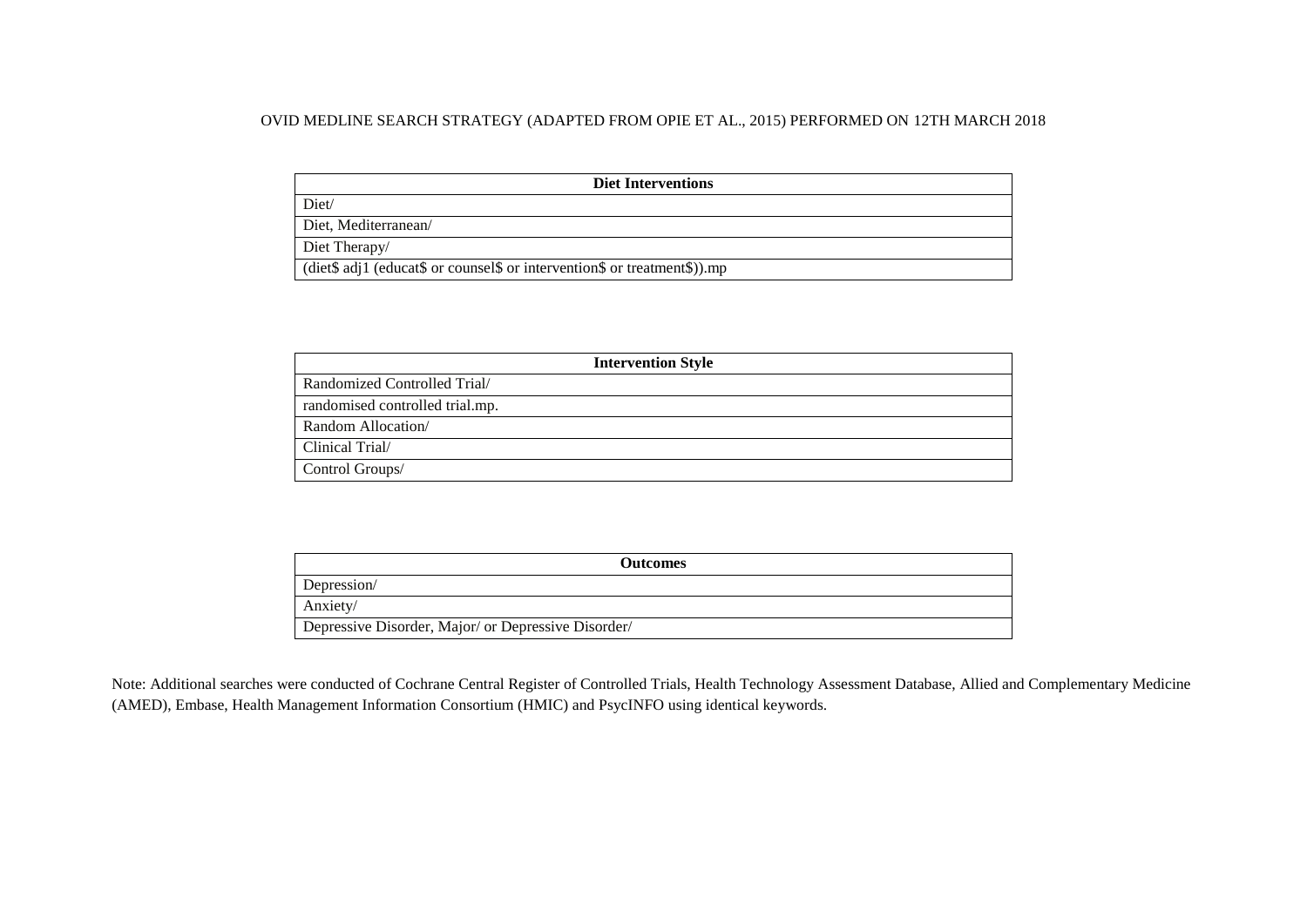## PRISMA Diagram Search of OVID Medline

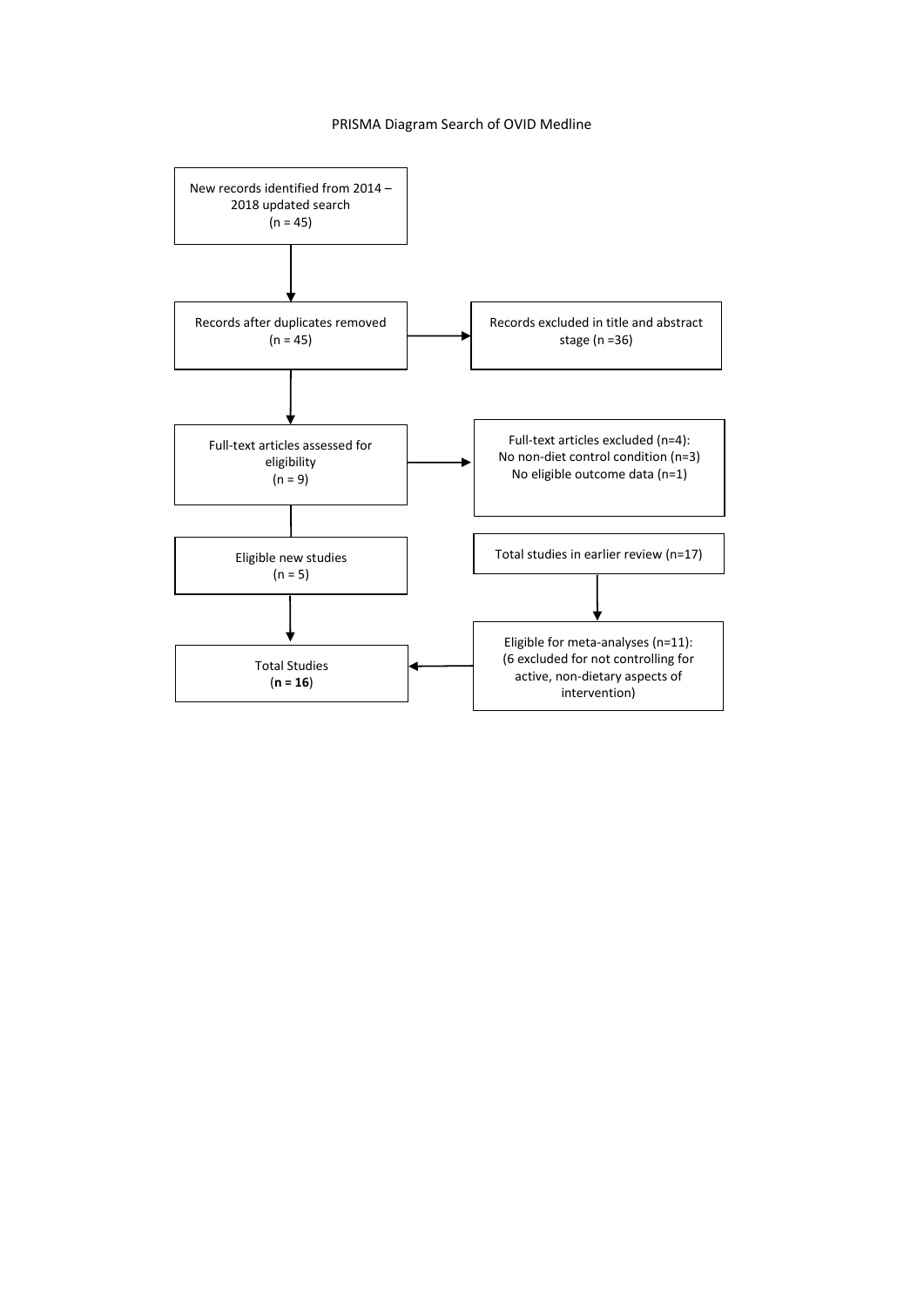## *Ineligible studies excluded from full-text screening*

| Name             | Identified from             | Title                                                                                                                                     | <b>Reason for Exclusion</b>                                        |
|------------------|-----------------------------|-------------------------------------------------------------------------------------------------------------------------------------------|--------------------------------------------------------------------|
| Toobert 2007     | Opie et al. (2015)'s review | Long-term effects of the Mediterranean lifestyle<br>program: a randomized clinical trial for<br>postmenopausal women with type 2 diabetes | Not controlling for active, non-dietary components of intervention |
| Ghroubi 2009     | Opie et al. (2015)'s review | Physical training combined with dietary measures<br>in the treatment of adult obesity. A comparison of<br>two protocols                   | Not controlling for active, non-dietary components of intervention |
| Glasgow 2006     | Opie et al. (2015)'s review | Effects of a brief computer-assisted diabetes self-<br>management intervention on dietary, biological<br>and quality-of-life outcomes     | Not controlling for active, non-dietary components of intervention |
| Andersen 2004    | Opie et al. (2015)'s review | Psychological, Behavioral, and Immune Changes<br>After a Psychological Intervention: A Clinical<br>Trial                                  | Not controlling for active, non-dietary components of intervention |
| Merrill 2008     | Opie et al. (2015)'s review | Coronary Health Improvement Project (CHIP) is<br>associated with improved nutrient intake and<br>decreased depression                     | Not controlling for active, non-dietary components of intervention |
| Garcia-Toro 2012 | Opie et al. (2015)'s review | Four hygienic-dietary recommendations as add-on<br>treatment in depression A randomized-controlled<br>trial                               | Not controlling for active, non-dietary components of intervention |
| Nam 2016         | <b>Updated Search</b>       | Lifestyle Intervention for Sleep Disturbances<br>among Overweight or Obese Individuals                                                    | Not controlling for active, non-dietary components of intervention |